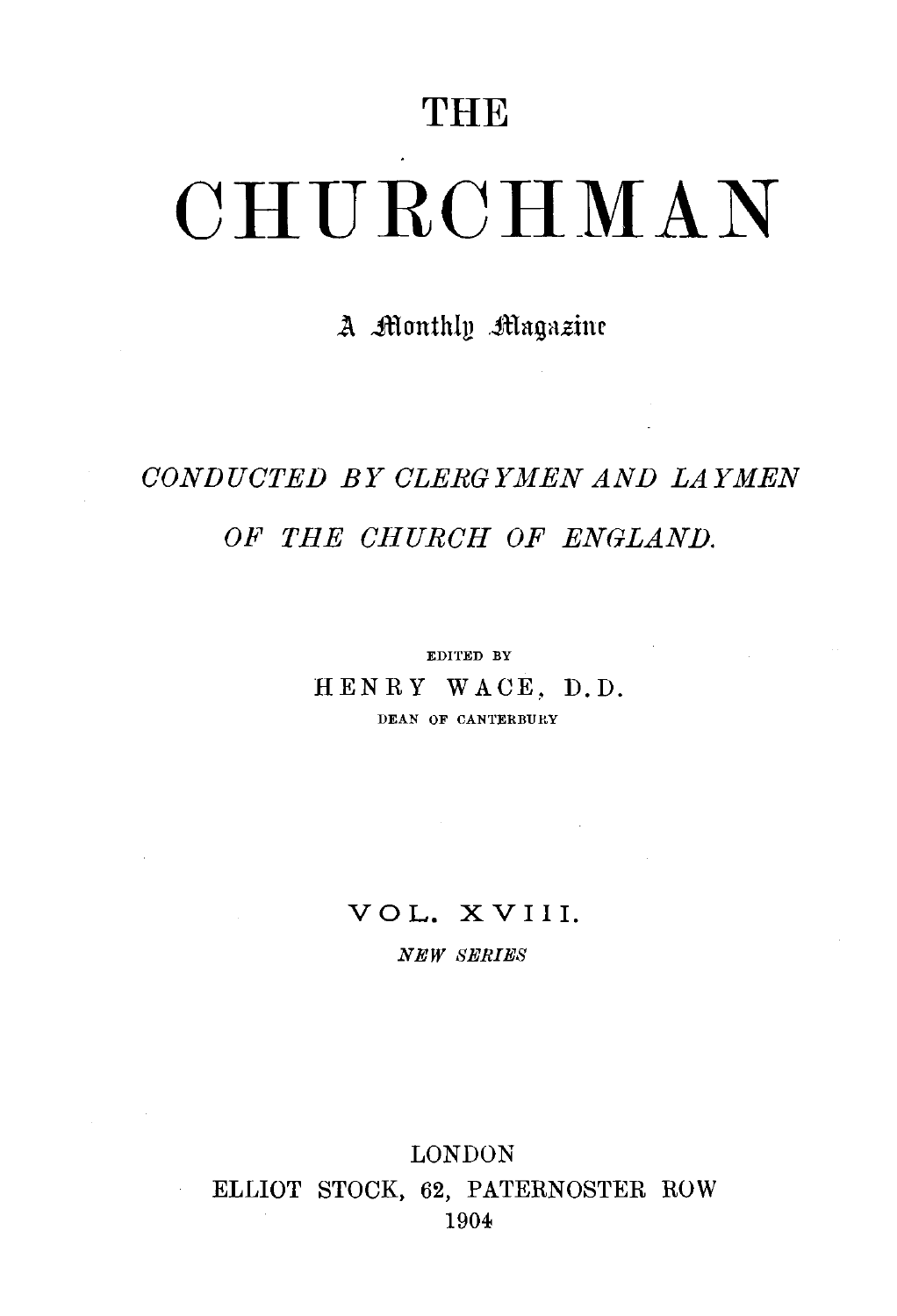## INDEX-TO VOL. XVIII.

 $\sim$   $\sim$ 

#### $-$ INDEX OF SUBJECTS.

**PAGE** I

| PAGE                                                              | PAGE                                      |
|-------------------------------------------------------------------|-------------------------------------------|
| AUTUMN Tour in Waldensia, An,                                     | Innovation in Spain, by the Rev.          |
| by the Rev. Francis Gell, Rector                                  | Thomas J. Pulvertaft .<br>-221            |
| of Ripple, Hon Canon of Worces-                                   | Few Words on Hebrew Tenses, A,            |
| . 530<br>ter .                                                    | by the Rev. Sydney Thelwall,              |
| Battle of Gibeon, The, by J. Harvey,                              | M.A., Rector of Radford Semele,           |
|                                                                   | 547                                       |
| Esq., late of the Indian Civil Ser-                               | Leamington.                               |
| . 78, 132<br>vice.                                                | Function of the Laity under St.           |
| Bible Reasons for Church Estab-                                   | Cyprian, by the Rev. Henry                |
| lishment, by the Rev. J. Foxley,                                  | Hayman, D.D., Rector of Alding-           |
| Rector of Carlton, Worksop<br>408                                 | ham<br>236                                |
| Bishop Creighton's Sermons, by the                                | Gethsemane, by the Right Rev.             |
| Rev. W. E. Chadwick, Vicar of                                     | Bishop Perowne, D.D.<br>333               |
| 96<br>St. Giles's, Northampton                                    | Gifford's, Dr., Edition of Eusebius's     |
| Bishop Stubbs and the Higher                                      | "Præparatic Evangelica," by E.            |
| Criticism, by the Rev. H. W.                                      | H. Blakeney, M.A<br>347                   |
| -521                                                              |                                           |
| Reynolds                                                          | God's Providence for the Infinitely       |
| Boats of the Gospel Story, The, by                                | Small, by the Editor<br>639               |
| the Rev. A. C. Jennings, Rector                                   | Growth of Pauperism, The, by the          |
| of King's Stanley.<br>9                                           | Rev. W. E. Chadwick, Vicar of             |
| Book of Genesis, The, Dr. Driver's                                | St. Giles's, Northampton<br>308           |
| Commentary, by the Rev. H. A.                                     | Intermediate State, The, by Francis       |
| Redpath, Litt.D., M.A., Grinfield                                 | Gell<br>153                               |
| Lecturer on the Septuagint in the                                 | Isle of Wight, Legh Richmond's            |
| University of Oxford, etc. . 339,                                 | Narratives of the, by the Rev.            |
|                                                                   |                                           |
| 402, 445, 634, 516, 566                                           | Canon Vaughan, Rector of Drox-            |
| Byways of Church History, by the                                  | ford<br>583                               |
| 36<br>Rev. Chancellor Lias                                        | Lenten Meditation, A, by the Editor 277   |
| Chaldean Princes on the Throne of                                 | Loisy's Synthesis of Christianity,        |
| Babylon, by the Rev. Charles                                      | by the Rev. A. C. Jennings, Rector        |
| Boutflower, Vicar of Terling 1, 59, 116                           | of King's Stanley . 393, 445, 506,        |
| Chaldeans of the Book of Daniel,                                  | 557, 614                                  |
|                                                                   | Martyrdom of Heine, The, by Miss          |
| The, by the Rev. Charles Bout-<br>flower, Vicar of Terling<br>183 | M. B. Whiting<br>- 314                    |
| Christianity and Islam, by P. V.                                  | Max Müller and his Religious Views,       |
| Smith, Esq., LL.D., Chancellor                                    |                                           |
|                                                                   | by the Rev. Carleton Greene, Vicar        |
| . 193<br>of the Diocese of Manchester                             | of Great Barford.<br>303                  |
| Christmas, by the Right Rev. the                                  | Methods of Social Advance, by the         |
| Lord Bishop of Durham<br>. 109                                    | Rev. W. E. Chadwick, Rector of            |
| Church and the Social Problem—                                    | St. Giles's, Northampton<br>645<br>$\sim$ |
| II., by the Rev. W. E. Chadwick,                                  | Miracles of Joshua in the Light of        |
| Vicar of St. Giles's, Northampton<br>28                           | Modern<br>Discoveries,<br>The, by         |
| Churches that Sometime Were, by                                   | the Rev. Canon Huntingford,               |
| Mrs. Beedham, Cambridge .<br>. 601                                | D.C.L.<br>18                              |
| Concentration of Effort, The, by                                  | Mission Villages in South India, by       |
|                                                                   |                                           |
| the Rev. W. E. Chadwick, M.A.,                                    | the Rev. A. E. Love, Vicar of St.         |
| Rector of St. Giles's, Northamp-                                  | John, Hartington Grove, Cam-              |
| -353<br>ton                                                       | bridge<br>67                              |
| Copulative Conjunction in the New                                 | Month, The . 50, 106, 158, 215, 269,      |
| Testament, On the, by the Rev.                                    | 323, 384, 437, 493, 550, 607, 661         |
| 200<br>N. Dimock                                                  | Notes on the Sixth Chapter of St.         |
| Critical Methods, by Chancellor                                   | John, by the Rev. Chancellor              |
| 123<br>Lias                                                       | Bernard .<br>53, 110                      |
| Dean Farrar's Life, by the Rev.                                   | Notices of Books . 107, 160, 218, 272,    |
| Canon Vaughan, Rector of Drox-                                    | 328, 386, 442, 496, 552, 610, 665         |
| 419<br>ford                                                       | One-Sidedness, by the Rev.<br>ៜ.          |
| Defeat of Adam and the Victory of                                 | Blackett, Wareham Rectory,                |
|                                                                   |                                           |
| Christ, by the Rev. Canon Hun-                                    | $_{\rm Dorset}$ .<br>241                  |
| tingford, D.C.L.<br>. 467                                         | Our Lord's Use of Scripture, by the       |
| <b>Eastward Position, The: A Roman</b>                            | Lord Bishop of Durham<br>. 389            |
|                                                                   |                                           |